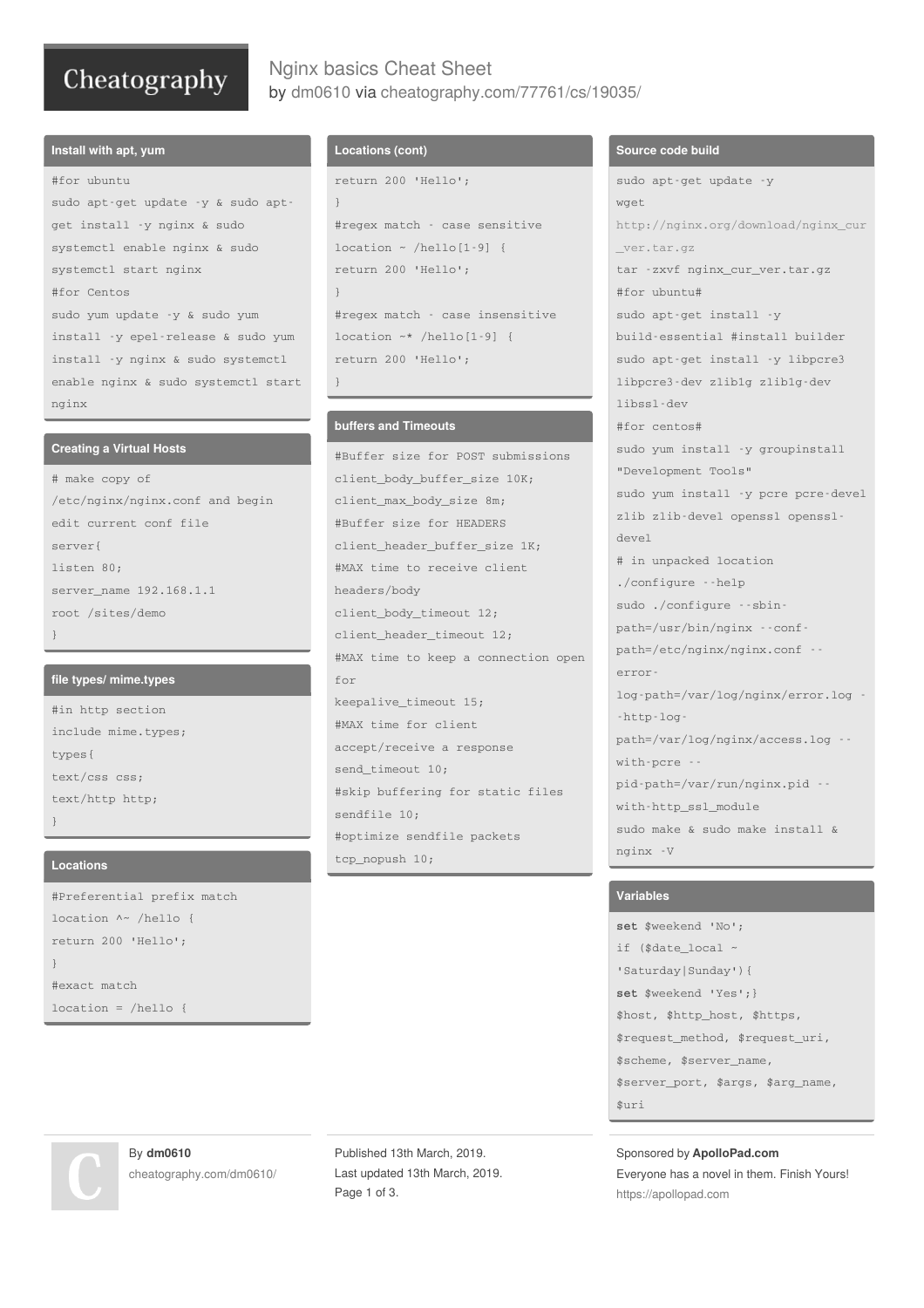# Cheatography

# Nginx basics Cheat Sheet by [dm0610](http://www.cheatography.com/dm0610/) via [cheatography.com/77761/cs/19035/](http://www.cheatography.com/dm0610/cheat-sheets/nginx-basics)

#### **Rewrites & Redirects**

```
# Simple redirect
location /logo{
 return 307 /logo.png;
}
#simple rewrite
rewrite ^/user/(\w+)/(something)
/greet/$1 $2;
rewrite ^/rewriteme/(.*)$ /$1 last;
```
#### **try\_files**

root /var/www/main; try\_files \$uri \$uri.html \$uri/ /fallback/index.html;

#### **dynamic modules**

#### load\_module

modules/nginx\_http\_image\_filter\_module.so; http{server{location=logo.png{image\_filter rotate 180;}}}

#### **headers&expires**

location  $~\sim~$  \.(jpg|png|js) { access\_log off; add\_header Cache-Control public; add\_header Pragma public; add\_header Vary Accept-Encoding; expires 1M;}

#### **Adding nginx service if source-code**

```
Create file
/lib/systemd/system/nginx.service
add and edit for current passes:
[Unit]
Description=The NGINX HTTP and reverse
proxy server
```
#### **Adding nginx service if source-code (cont)**

```
After=syslog.target
network.target remote-fs.target
nss-lookup.target
[Service]
Type=forking
PIDFile=/run/nginx.pid
ExecStartPre=/usr/sbin/nginx -t
ExecStart=/usr/sbin/nginx
ExecReload=/usr/sbin/nginx -s
reload
ExecStop=/bin/kill -s QUIT
$MAINPID
PrivateTmp=true
[Install]
WantedBy=multi-user.target
```
[https://www.nginx.com/resources/wiki/start/t](https://www.nginx.com/resources/wiki/start/topics/examples/systemd/) opics/examples/systemd/

#### **PHP Processing**

```
sudo apt-get update -y & sudo
apt-get -y install php-fpm &
sudo enable php7.2-fpm
user www-data
server{
index index.php index.html;
location / {
   try_files $uri $uri/ =404;
 }
 location ~\.php${
   #pass php request to the
php-fpm service(fastcgi)
   include fastcgi.conf
   fastcgi_pass
unix:/run/php/php7.2-fpm.sock
 }
}
```
By **dm0610** [cheatography.com/dm0610/](http://www.cheatography.com/dm0610/)

Published 13th March, 2019. Last updated 13th March, 2019. Page 2 of 3.

#### **worker\_processes**

worker\_processes auto;  $\arctan t$   $\epsilon$   $\epsilon$ worker\_connections 1024;} # yuo can test connection\_per\_core limit by 'ulimit -n' command pid /var/run/new\_nginx.pid;

#### **Compressed Responses with gzip**

http{ gzip on; gzip\_comp\_level 4; gzip\_types /text/css /text/javascript;}

#### **FASTCGI Cache**

#configure microcache (fastcgi) fastcgi\_cache\_path /tmp/nginx/cache levels=1:2 keys\_zone=ZONE\_1:100m inactive=60m; fastcgi\_cache\_key "\$scheme\$request\_method\$host\$req uest\_uri"; add\_header X-Cache \$upstream\_cache\_status; location ~\.php\$ { include fastcgi.conf; fastcgi\_pass unix:/run/php/php7.2-fpm.sock; #enabling cahe fastcgi\_cahe ZONE\_1; fastcgi\_cahe\_valid 200 60m; fastcgi\_cahe\_valid 404 10m; }

#### Sponsored by **ApolloPad.com** Everyone has a novel in them. Finish Yours! <https://apollopad.com>